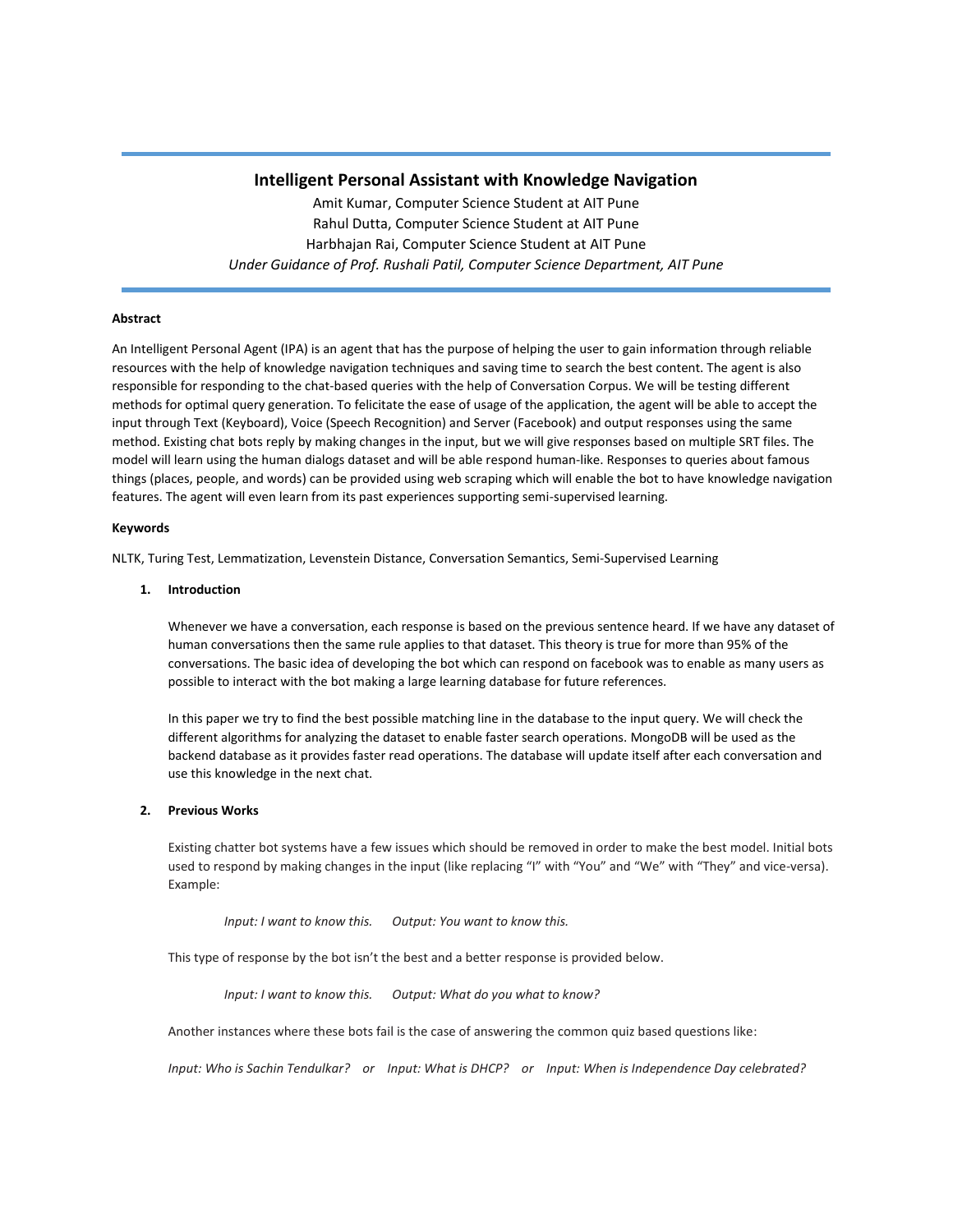We will add the features of web scraping which will enable the bot to answer these queries and behave more user friendly. Many other bots even tend to ask questions from the users instead of replying to their queries which tend to make the Turing Test impenetrable for these bots.

## **3. The Learning Phase**

## *3.1 The Corpus of Conversations*

We have used a corpus of Friends Series Dataset with SRT files of 184 episodes consisting of more than 75000 lines of human conversations. Each line in the conversation corpus is related to the next line of the Dataset. We plan to find the most matching line in the dataset with the input query and reply with the next line of the dataset.

# *3.2 Pre-processing of the Corpus*

The corpus was studied and vector for each line was created which will be used using Similarity Check. The noisy lines consisting of blanks, starting and ending time of the lines and narrators lines are removed so that the bot can learn from noise-free dataset of conversations.



**Fig 1. General Architecture**

## **4. Algorithm Selection**

For searching a particular sentence in the database, we can use the most number of words matching in the input and the output query. We will use NLTK for removing the infected forms of the same word. Like "pick", "picked", "picks" are all different inflected forms of the word "pick". This process (lemmatization) can be performed using WordNet corpora from NLTK in Python very easily. We will remove the instances of words with length lesser than three (like "a", "an", "on"). We will even remove the words pertaining to the meaning and grammar of the sentence. These are words like "above", "are", "the", "beneath" and "around". We can then calculate the distance between the input query and each possible output query. The query which is at the least distance from the input query will be considered to generate the response.

The issue with this kind of approach is that it neglects any kind of grammar or any meaning associated and the result might be very different from what was originally expected. Example: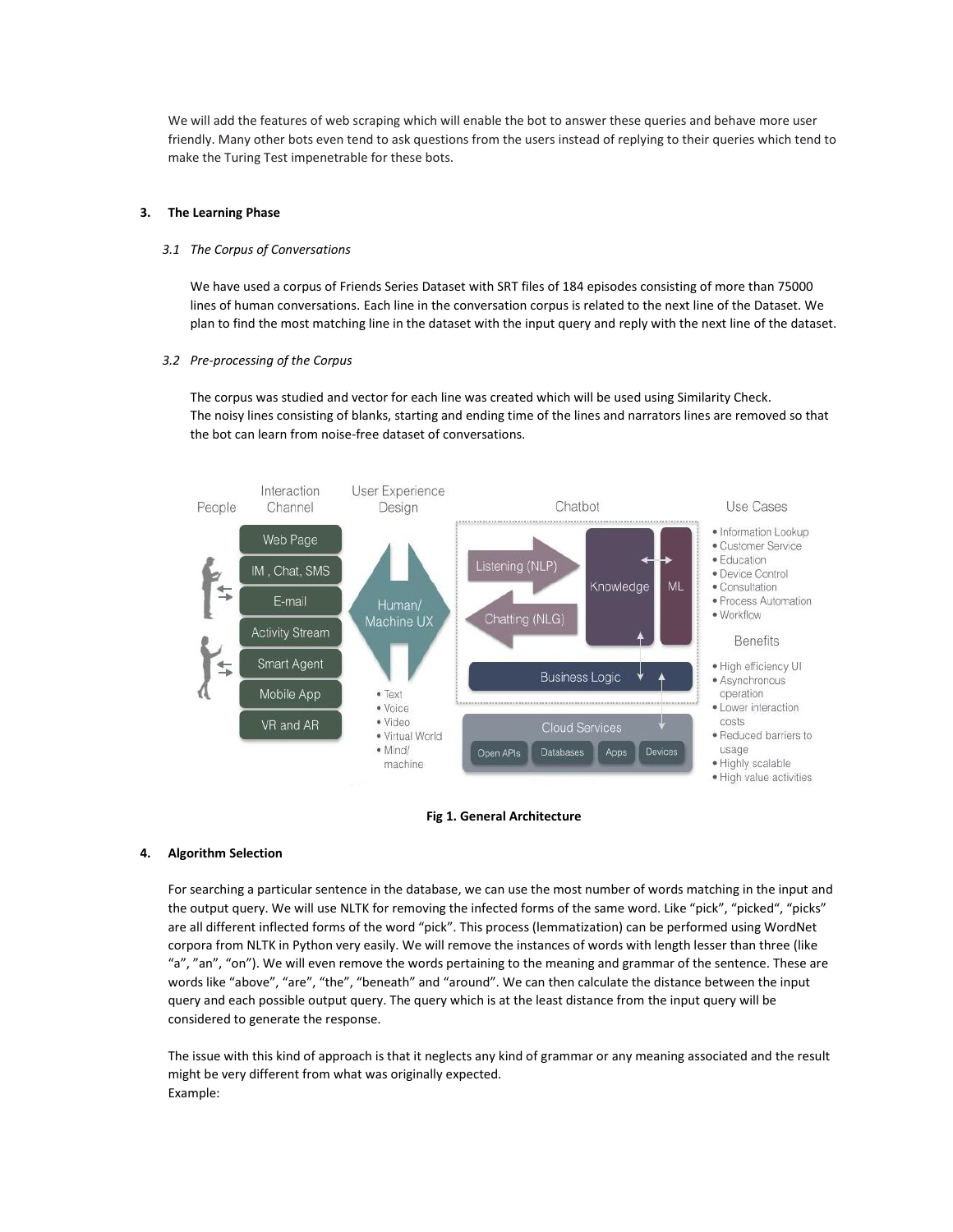*Input: I am gathering things for the picnic. Input: There were many people at the gathering.*

In the first sentence *gathering* is a verb and its original replacement should be *gather* while in the second case *gathering* is a noun and its replacement should be *gathering* itself.

Instead of keeping the track of which words appear, we will also have count of number of occurrences of the each word which will make the distance calculation much more reliable. To calculate the distance between these strings we can use L1 or L2 normalized forms.

Another approach will be calculating the Levenstein Distance which makes use of Dynamic Programming in order to calculate the number of changes required in the input string to convert it into the output string. While the complexity of this algorithm tend to be  $O(n^*j^*k)$ , it still works faster than  $O(n)$  time complexity. Where, j and k are the lengths of the input and the output string respectively. We use the fact that any input string will have length not more than 30- 40. Thus k\*l will be constant factor in the operation and will not add any overhead cost in the complexity. This way we convert the O(n<sup>3</sup>) complexity approach into O(n) time complexity. Moreover we can introduce parallel programming to search in the database so that multiple lines can be searched at once.

In order to answer the knowledge based questions, we make use of the fact that similar types of queries will have similar form of response from the web. We handle one input for each type of query and other similar queries can itself be handled by the bot.

# **5. Conclusion**

We find that the Levenstein based approach can handle the tasks optimally. This even takes care of the ordering of the words in the sentence and even the grammar associated with it. Using parallelism will even reduce the overhead cost by a large margin. We will compare the learning time using Levenstein and the Similarity Based method. A faster approach can be thought of using hashing which will use the Similarity Based approach by saving the frequencies of each word in a vector and then using unordered map or set for constant time searching.

#### **6. References**

Alston, W. P. (2000). Illocutionary acts and sentence meaning. Ithaca, NY: Cornell University Press.

Austin, J. (1962). How to do things with words. Oxford University Press.

Bobrow, D. G., Kaplan, R. M., Kay, M., Norman, D. A., Thompson, H., & Winograd, T. (1977). Gus: A frame-driven dialog system. Artificial Intelligence, 8, 155–173.

Chakrabarti, C. (2014). Artificial conversations for chatter bots using knowledge representation, learning, and pragmatics (Ph.D. thesis). University of New Mexico. Albuquerque, NM.

Chakrabarti,C. & George F. Luger(2015) Artificial conversations for customer service chatter bots: Architecture, algorithms, and evaluation metrics. Elsevier, University of New Mexico, Albuquerque, USA

Changeux, J. P. (1998). Conversations on mind, matter, and mathematics. Princeton University Press.

Clarke, D. (1983). Language and action. In A structural model of behavior. Pergamon Press.

Craig, R., & Tracy, K. (1983). Conversational coherence (Vol. 2). Sage Publications.

Deerwester, S., Dumais, S. T., Furnas, G. W., Landauer, T. K., & Harshman, R. (1990). Indexing by latent semantic analysis. Journal of the American Society for Information Science, 41, 391–407.

Filisko, E., & Seneff, S. (2003). A context resolution server for the galaxy conversational systems, in: Proc. eurospeech. Fišel, M. (2007). Machine learning techniques in dialogue act recognition. In Estonian papers in applied linguistics.

Garfinkel, H. (1967). Studies in ethnomethodology. Englewood Cliffs, NJ: Prentice Hall.

Ginzburg, J. (2008). Semantics for conversation. King's College, London: CSLI Publications.

Horvitz, E., & Paek, T. (2000). A computational architecture for conversation. Technical Report. Microsoft Research. Kaelbling, L., Littman, M., & Cassandra, A. (1998). Planning and acting in partially observable stochastic domains. Artificial Intelligence Journal, 99–134.

Li, Y. (2004). A method for measuring sentence similarity and its application to conversational agents. In Florida artificial research society conference.

Mauldin, M. (1994). Chatterbots, tinymuds, and the turing test: Entering the loebner prize competition. In